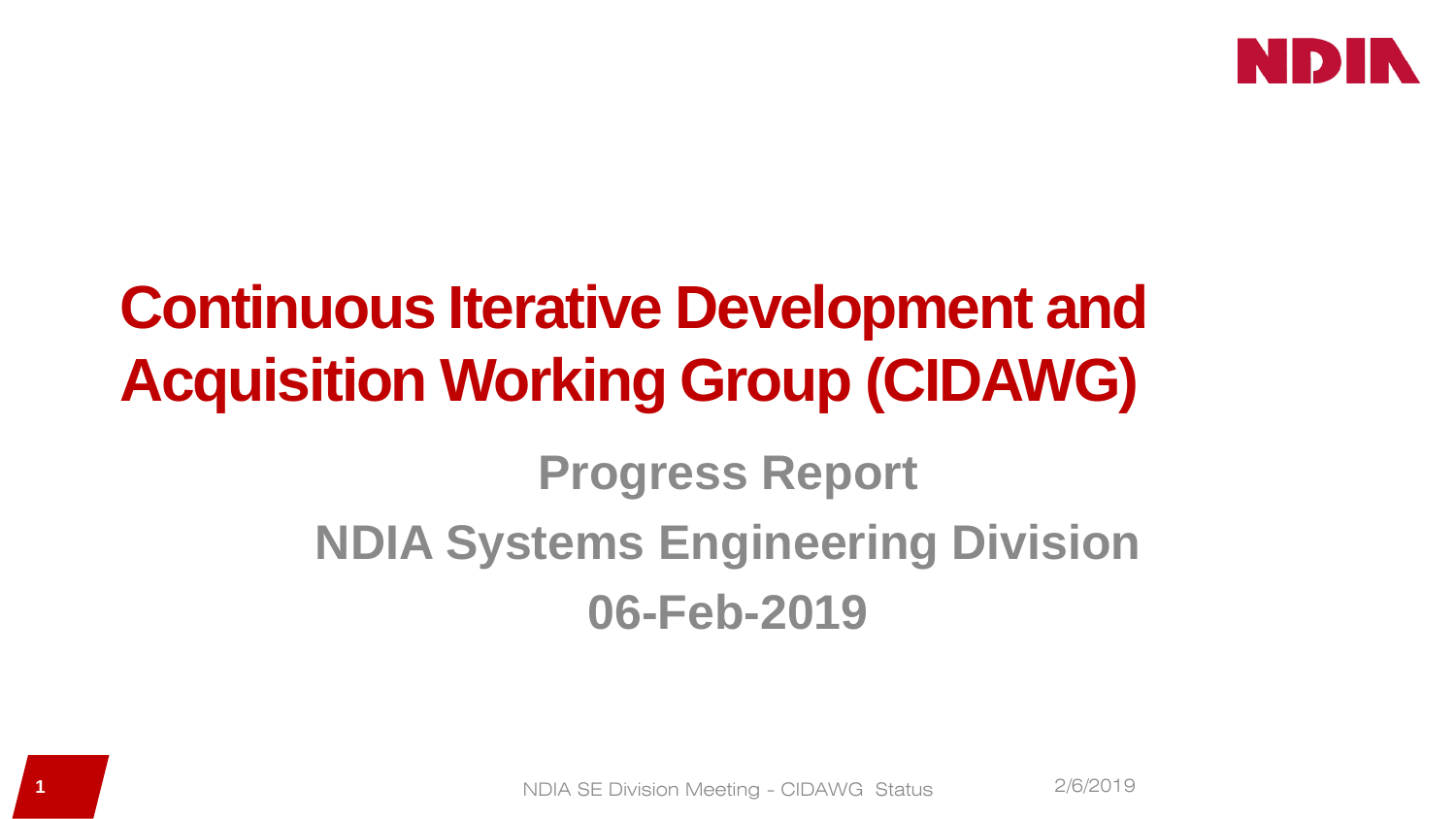# **CIDAWG Overview**



| <b>Purpose</b>                     | Assist DoD in adoption of recommendations from 2018 DSB Report "Design and<br>Acquisition of Software for Defense Systems"                                                                                                                                                                                                                                                                                                                                                         |
|------------------------------------|------------------------------------------------------------------------------------------------------------------------------------------------------------------------------------------------------------------------------------------------------------------------------------------------------------------------------------------------------------------------------------------------------------------------------------------------------------------------------------|
| <b>Sponsor</b>                     | Jeff Boleng, Special Assistant for Software Acquisition, ODASD (A&S)                                                                                                                                                                                                                                                                                                                                                                                                               |
| <b>Objectives</b>                  | Provide input to DoD on the adoption of the DSB recommendations via a report<br>detailing recommended guidance for programs to define, plan, develop, acquire, test,<br>and support of software                                                                                                                                                                                                                                                                                    |
| <b>Partnerships</b>                | INCOSE, PSM, DAU GAO, MDA, NRO, OSD, USAF, USA, USN                                                                                                                                                                                                                                                                                                                                                                                                                                |
| <b>Membership</b>                  | 44 CIDAWG participants from industry, government, and academia.                                                                                                                                                                                                                                                                                                                                                                                                                    |
| <b>Recent</b><br><b>Activities</b> | Data gathering: first draft completed of briefing summarizing initial<br>$\bullet$<br>recommendations (Feb 2019) to ODASD (A&S) as input to Congressional briefing<br>on DoD implementation of DSB recommendations as required by GFY19 NDAA.<br>Under internal team peer review. See summary.<br>Held face-to-face CIDAWG meeting and engaged with INCOSE WGs at IW 2019.<br>$\bullet$<br>Seeking broad industry perspective and consensus on NDIA/INCOSE/PSM<br>recommendations. |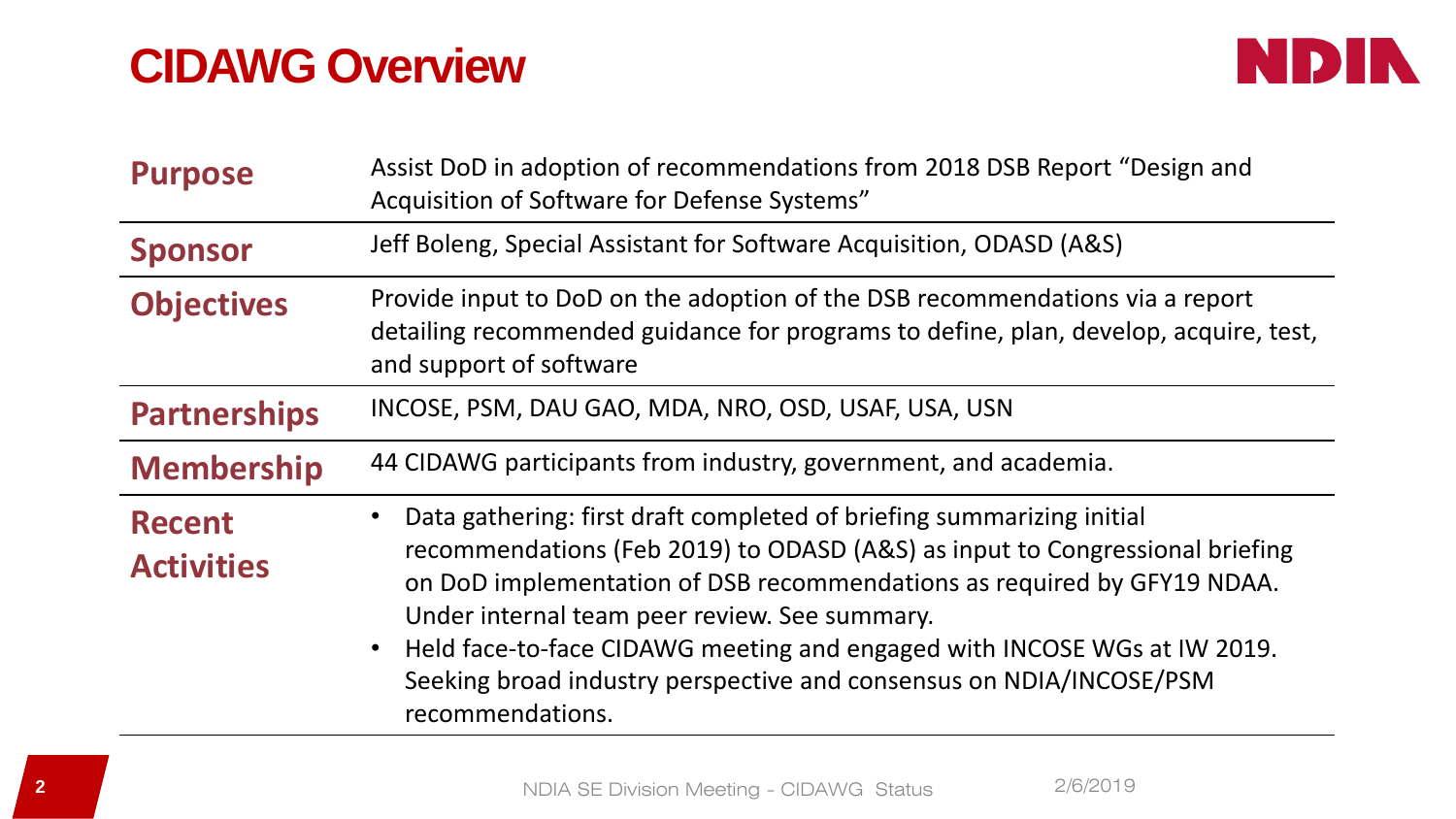# **Draft Briefing Structure**



### **DSB Recommendations:**

- **1. Software Factory** A key evaluation criteria in the source selection process should be efficacy of the offeror's software factory.
- **2. Continuous Iterative Developme**nt DoD and defense industrial base partners should adopt continuous iterative development best practices for software, including through sustainment.
- **3. Risk Reduction and Metrics for New Programs**  For all new programs, starting immediately, implement best practices in formal program acquisition strategies (multiple vendors and down-selects, modernized cost and schedule measures, status estimation framework)
- **4. Current and Legacy Programs in Development, Production, and Sustainment** – for ongoing development programs, PMs/PEOs should plan transition to a software factory and continuous iterative development.
- **5. Workforce** The U.S. Government does not have modern software development expertise in its program offices or the broader functional acquisition workforce. This requires Congressional engagement and significant investment immediately.
- **6.** Software is Immortal: Software Sustainment RFPs should specify the basic elements of the software framework supporting the software factory… reflected in source selection criteria
- **7. IV&V for Machine Learning**  Machine learning is an increasingly important component of a broad range of defense systems, including autonomous systems, and will further complicate the challenges of software acquisition.

**For responses to each of the 7 DSB recommendations:**

- **Assumptions**
- **Picture of Success (End State)**
- **Current State**
- **Description**
- **Obstacles**
- **Path Forward**

#### Current working draft: 104 pages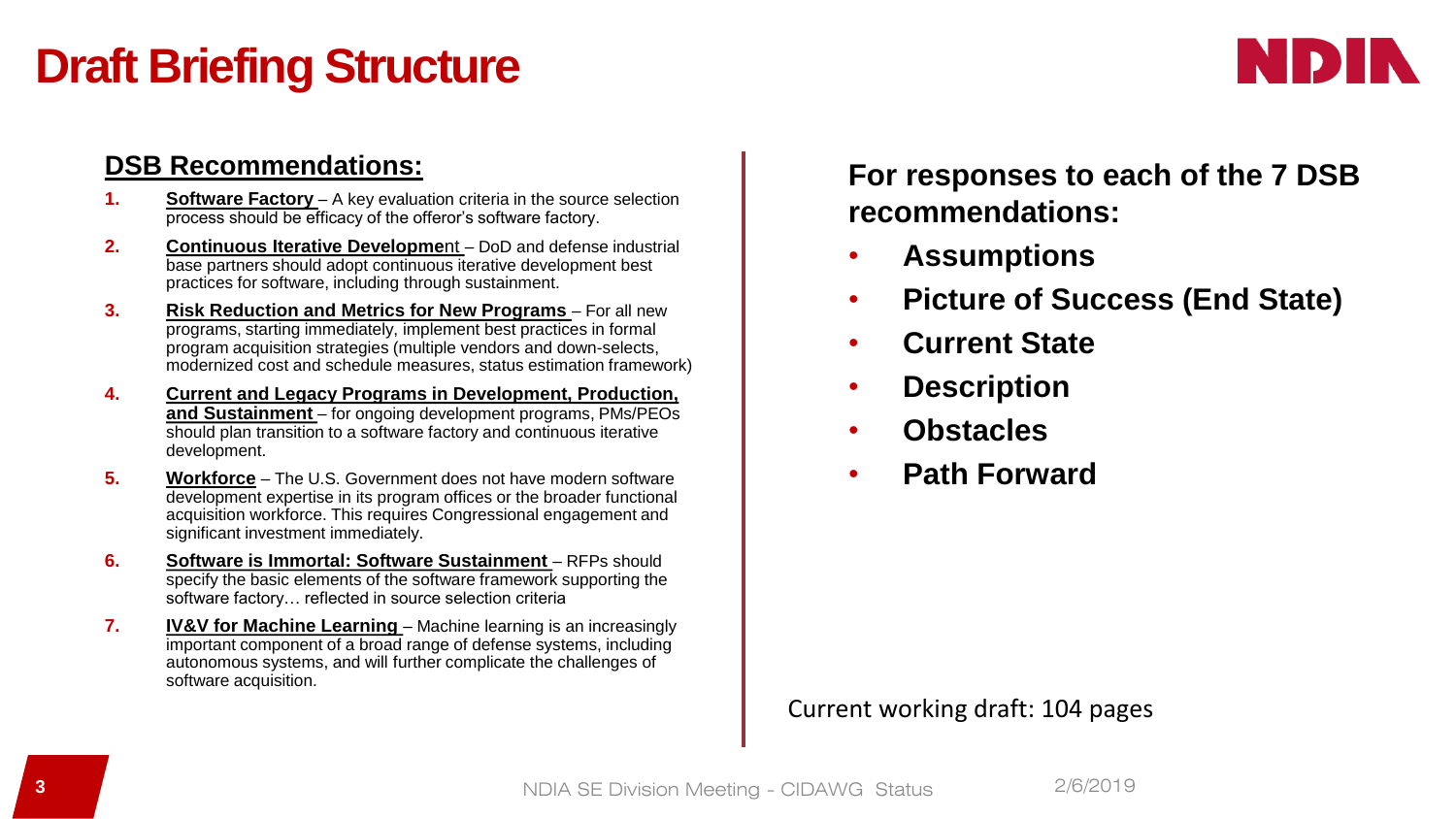## **Draft Recommended Actions - Summary Excerpts**



#### **Action Plan - #1: Software Factory**

Establish common understanding: nomenclature, training

Contracts: establish contract language for enabling SW factory delivery.

Incentives: industry incentives for delivery of desired business outcomes

Standardization: Define standards at the data layer for software factory to facilitate data sharing Define nomenclature standards across vendors; use an existing framework such as Scaled Agile Framework (SAFe)

Software factory dojo: pilot on customer site, view system telemetry, validate O&M

Define delivery value stream: push vendor baselines thru factory.

Integrated performance measurement baseline: pilot transparency for deliveries

Automated metrics collection: Predictability, Quality, Performance

Relentless continuous improvement

#### **Action Plan - #2: Continuous Iterative Development**

Train key government and contractor personnel

Establish an initial approach to defining programs for CID implementation

Conduct pilot programs for CID, employing a set based design approach to explore options and refine approach

Iterate until a small set of effective approaches and techniques emerge and standardize on them

Develop an approach to integrate feedback into the standard process for continuous improvement

#### **Action Plan - #3: Risk Reduction and Metrics for New Programs**

Establish measurement framework: survey industry for best practices, consensus recommendations for typical measures; pilot measures; contract language

WBS-based estimating: expand approach for collecting historical DB measures across programs, expand to include DevOps measures. Partner with stakeholders on historical data estimating initiatives and development of appropriate size-based methods.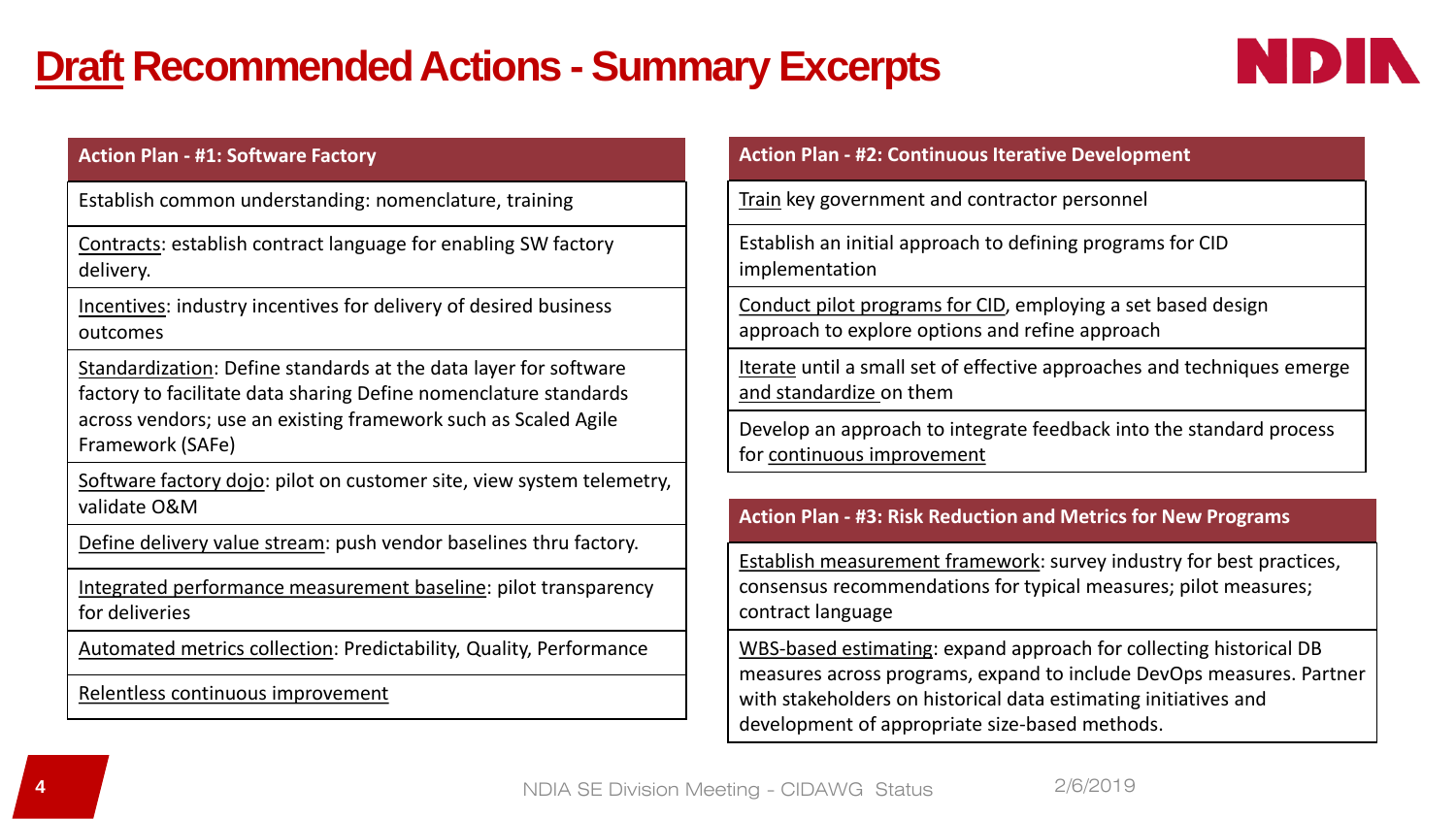### **Draft Recommended Actions - Summary Excerpts**



#### **Action Plan - #4: Current and Legacy Programs in Development, Production, and Sustainment**

Define patterns: for incremental transition of architecture and capabilities with minimal risk

Define standards: at data layer for SW factory to enable flexibility

Define nomenclature standards: across vendors, using existing framework such as SAFe

Conduct transition program pilots: capture and leverage lessons learned

Automate metrics collection: Predictability, Quality, Performance

#### **Action Plan - #5:**

Develop modern SW competency framework: create ability to identify and code SWEs in current and future SW skillsets. Create new SW Eng 0800 Occupational Series.

Workforce competency and training gap analysis: Identify workforce gaps; quantity/quality. Workforce shaping. Career path development.

#### **Action Plan - #6: Software is Immortal – Software Sustainment**

Contracting language: convene government/industry workshop to develop contract language supporting basic elements of SW framework supporting the SW factory. Develop policies and guidance. Conduct program pilots.

Develop mechanisms for sustainment organizational ecosystems: convene government/industry workshop for effective transfer of SW factories. Socialize effective transfer mechanisms. Establish policies, guidance. Conduct program pilots.